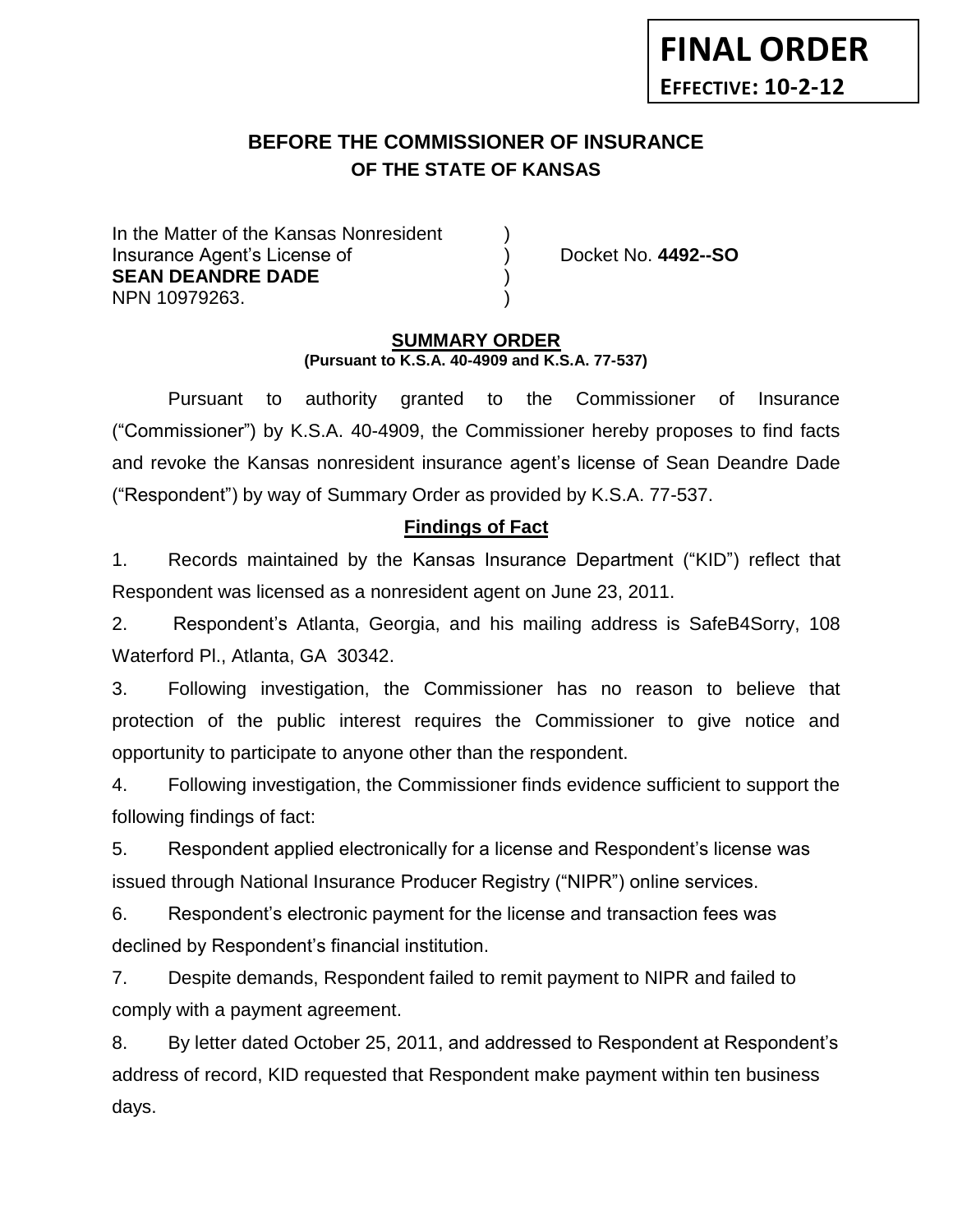9. When KID had not received confirmation of payment to NIPR by July 27, 2012, counsel for KID wrote Respondent, summarized the foregoing facts, and invited Respondent to reply in writing if he disputed the facts.

10. On August 7, 2012, Respondent acknowledged that his payment was declined by his financial institution, asserted that he was in good standing on his agreement with NIPR, and denied knowledge of the October 25, 2011, letter.

11. NIPR staff confirmed that Respondent and a business associate together owed a total of \$8,896.66 for declined electronic payments and had been granted a modified repayment agreement requiring payments of \$3,000.00 by August 15, 2012, with three additional payments of \$1966.22 each on the 15<sup>th</sup> of September, October, and November 2012, and a five-day grace period was allowed for each payment.

12. NIPR further confirmed that the August payment arrived on August 22, 2012, and the check was returned for insufficient funds in the account.

### **Applicable Law**

13. K.S.A. 2011 Supp. 40-4909(a) provides, in relevant part:

"The commissioner may deny, suspend, revoke or refuse renewal of any license issued under this act if the commissioner finds that the applicant or license holder has: . . .

(8) Used any fraudulent, coercive, or dishonest practice, or demonstrated any incompetence, untrustworthiness or financial irresponsibility in the conduct of business in this state or elsewhere." K.S.A. 2011 Supp. 40- 4909(a).

14. The Commissioner may revoke any license issued under the Insurance Agents Licensing Act if the Commissioner finds that the interests of the insurer or the insurable interests of the public are not properly served under such license. K.S.A. 2011 Supp. 40-4909(b).

## **Conclusions of Law**

15. The Commissioner has jurisdiction over Respondent as well as the subject matter of this proceeding, and such proceeding is held in the public interest.

16. The Commissioner finds that Respondent's license may be revoked pursuant to K.S.A. 40-4909(a)(8) because Respondent has demonstrated financial irresponsibility in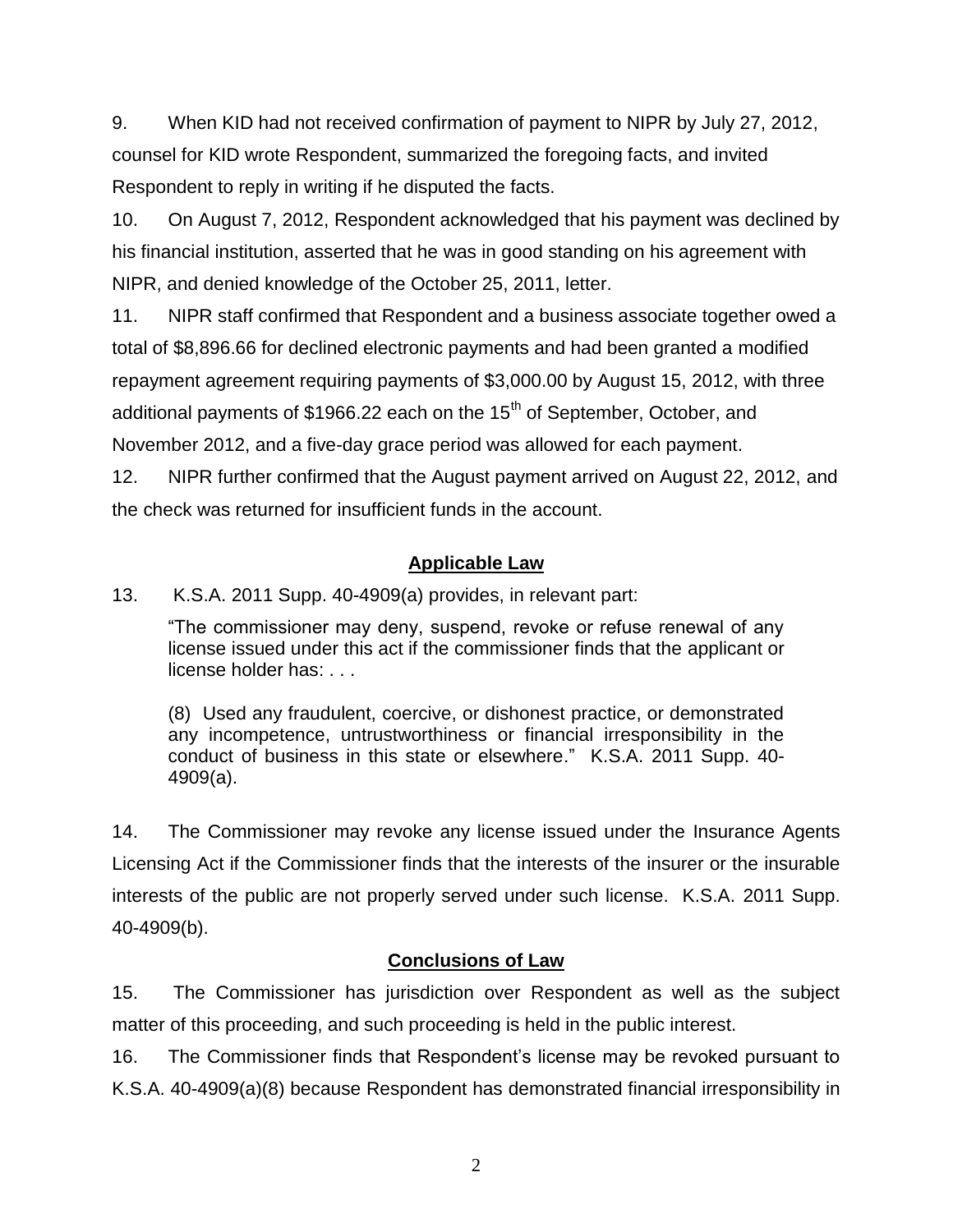business by allowing multiple electronic transfers without sufficient funds in his account by failing for over a year to cover the returned items, and making the sole payment made under the repayment agreement late and without sufficient funds in his account to pay the check.

17. Based on the foregoing findings, the Commissioner concludes that sufficient grounds exist for the revocation of Respondent's insurance agent's license pursuant to K.S.A. 40-4909(a).

18. The Commissioner further concludes Respondent's license may be revoked pursuant to K.S.A. 40-4909(b) because such license is not properly serving the interests of the insurer and the insurable interests of the public.

19. Based on the facts and circumstances set forth herein, it appears that the use of summary proceedings in this matter is appropriate, in accordance with the provisions set forth in K.S.A. 77-537(a), in that the use of summary proceedings does not violate any provision of the law, the protection of the public interest does not require the KID to give notice and opportunity to participate to persons other than Respondent, and after investigation, KID believes in good faith that the allegations will be supported to the applicable standard of proof.

#### **Policy to be Served**

20. Before issuing an insurance agent license, the Commissioner must determine that the applicant is qualified and has not committed any act that would be grounds for denial, suspension, or revocation. K.S.A. 40-4905(b). Further, the Commissioner may revoke any license issued under the Insurance Agents Licensing Act if the Commissioner finds that the interests of the insurer or the insurable interests of the public are not properly served under the license. The following action is necessary and appropriate to promote the security and integrity of the insurance business and protect insurance consumers by licensing, or continuing to license, persons or entities to sell, solicit, or negotiate insurance in the State of Kansas only if their conduct indicates they are both qualified and trustworthy.

**IT IS THEREFORE ORDERED BY THE COMMISSIONER OF INSURANCE THAT** the Kansas nonresident insurance agent's license of **SEAN DEANDRE DADE** is hereby **REVOKED. It is further ordered,** that **SEAN DEANDRE DADE** shall **CEASE** 

3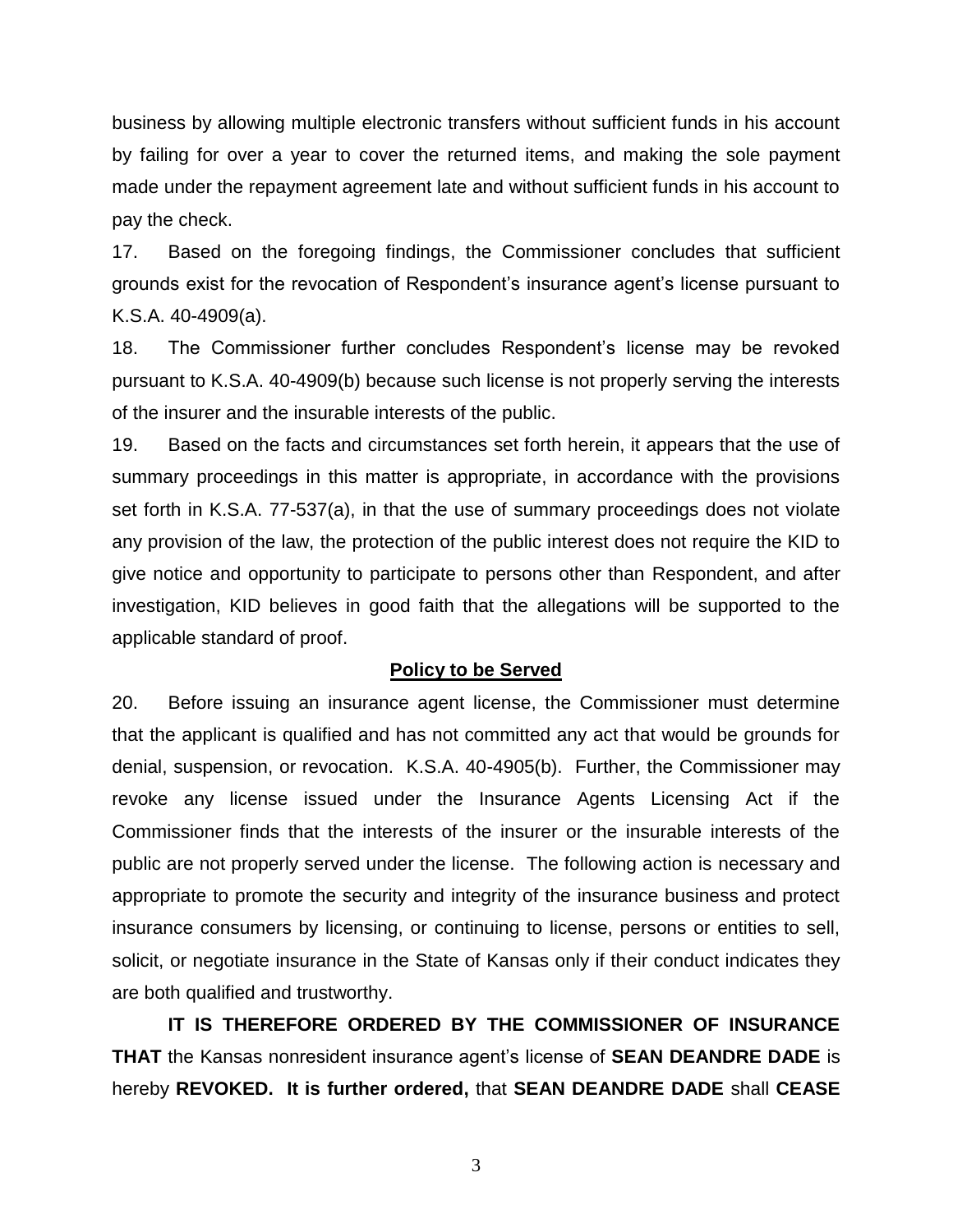**and DESIST** from the sale, solicitation, or negotiation of insurance, doing any act toward the sale, solicitation, or negotiation of insurance, and/or receiving compensation deriving from the sale, solicitation, or negotiation of insurance in Kansas or on Kansas risks through business conducted on and after the effective date of this order.

**It is further ordered**, pursuant to KSA 77-415(b)(2)(A), that this order is designated by KID as precedent.

**IT IS SO ORDERED THIS \_\_14th\_\_ DAY OF SEPTEMBER 2012, IN THE CITY OF TOPEKA, COUNTY OF SHAWNEE, STATE OF KANSAS.**



\_/s/ Sandy Praeger\_\_\_\_\_\_\_\_\_\_\_\_\_\_\_\_ Sandy Praeger Commissioner of Insurance

BY:

\_/s/ Zachary J.C. Anshutz\_\_\_\_\_\_\_\_\_\_ Zachary J.C. Anshutz General Counsel